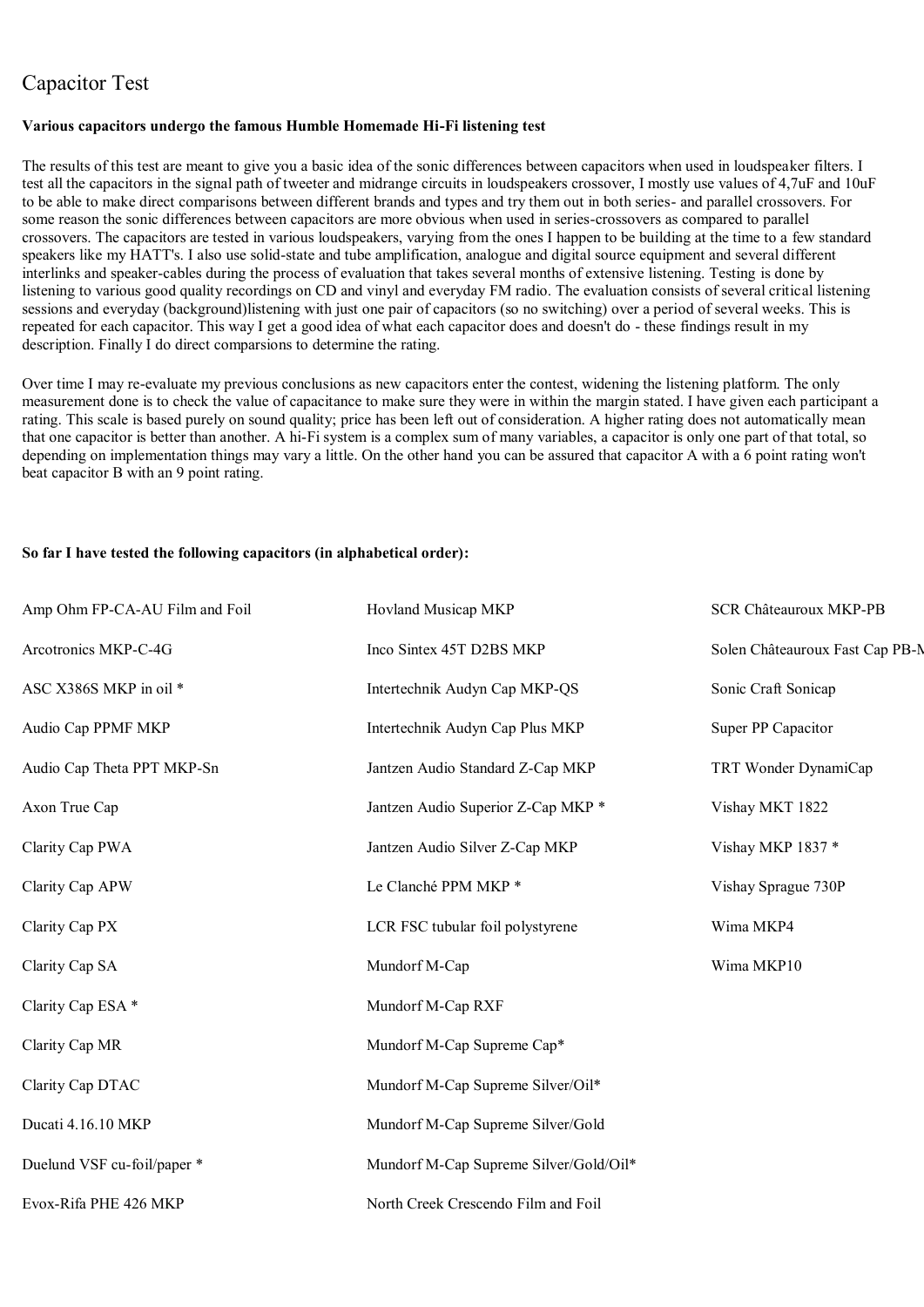Evox-Rifa PHE 450 MKP

Obbligato Aluminium Foil \*

Evox-Rifa SMR

Obbligato Film Oil

#### *\*Personal favourites!*

#### **Amp Ohm FP-CA-AU 630VDC – 5% tolerance**

Technical Specifications: Designed for high performance audio systems. Low ESR and low self-inductance. High stability with respect to both temperature and frequency. Ideal for use in loudspeaker crossover networks and valve amplifiers where pure sound is at a premium." Dissipation factor <0.001 @ 1kHz and 20°C; Terminations 70mm long, 1/1.0 copper with PVC insulation; case: Flame retardant polypropylene, epoxy resin filled."

Sound: The Amp Ohm FP-CA-AU is a very neutral sounding capacitor that takes a nice smooth and calm approach to the reproduction of music. I found the balance of the midrange very pleasing letting acoustic instruments keep their natural warm tone. Absolute detail and air isn't quite up to the level of an Audyn Cap Plus or Mundorf Supreme but it comes very close although they do need some time to open up so don't judge them fresh out of the box. Spatiality is broad with reasonable depth but if you want "bowling alley" depth go for (the much more expensive) Mundorf Silver/Oil.

Verdict: 8,5

#### **Arcotronics MKP-C4G 600VDC – 5% tolerance**

Technical Specifications: Self-healing metallised polypropylene snubber capacitor intended for use in power semiconductor circuits to suppress or attenuate undesired voltage peaks e.g. electronic ballasts and motor applications.

Sound: The Arcotronics cap is a modest sounding capacitor, a little on the quiet side concerning dynamics. I quite like the midrange quality especially with percussion music. Drums, etc. had a nice natural timbre. There seems to be a focus on the midrange, the treble is slightly rolled off. Spatiality is a little compromised resulting in a slightly distant and compact image. Overall detail is slightly better than a standard Audyn Cap for example but doesn't compete with an Amp Ohm or Mundorf Supreme. A good MKP for basic filter applications.

Verdict: 7

#### **ASC X386S MKP in oil 600VDC – 10% tolerance**

Technical Specifications: Industrial application capacitor. Although the tolerance stated is meant to be a poor +/- 10%, I measured all of them and they were all spot-on the stated capacitance. Now that is what I call built to industrial standards! I guess they state such a large tolerance because being designed for industrial applications they will be used in varying temperature conditions. The vegetable oil inside will therefore vary in fluency. But at normal room temperature they seem to be at their best. The values are different to the standard range but they come in values from 1,0 to 60mF although small quantities are hard to get unless you want to order more than a hundred of them. ASC also supplies these metallized polypropylene types to other notable High-End Audio companies, including Conrad-Johnson. ASC polypropylene and oil capacitors feature a sealed metal 'oil can' construction and hefty four-way solder/connector lugs on the bottom. The capacitor itself is made of metallized polypropylene film, similar in construction to standard MKP's, but suspended in a bath of vegetable oil: some claim that this oil provides a damping effect in audio circuits. When you shake it you can hear the oil splash around!

Sound: They sound a bit dull at first because they take a while to burn-in. But after a few days of normal use they deliver a wide and open sound stage. Nice and neutral, maybe a slightly warm sound. One of those things that don't impress at first but sort of grow on you after a while, you learn to appreciate their qualities – great! If you want a lively and bright sounding filter then this is not your cap (try a Hovland Musicap instead), if you are looking for a smooth, warm and relaxed sound then give these a try.

Verdict: 7,8

#### **Audio Cap PPMF MKP 200VDC – 10% tolerance**

Technical Specifications (according to manufacturer): "The PPMF Audio Caps are metallized polypropylene, useful as upgrade from Mylar or inferior film caps, and available in values large enough to be ideal for speaker crossover networks. They are built of the best materials and exhibit excellent electrical and environmental characteristics. Their superior build quality and high capacitance values provide a high-quality stable, long-term performance not usually found in this price range. The gold-plated OFHC leads provide longterm high reliability and excellent solder ability, superior to silver wire because of gold's non-oxidising properties."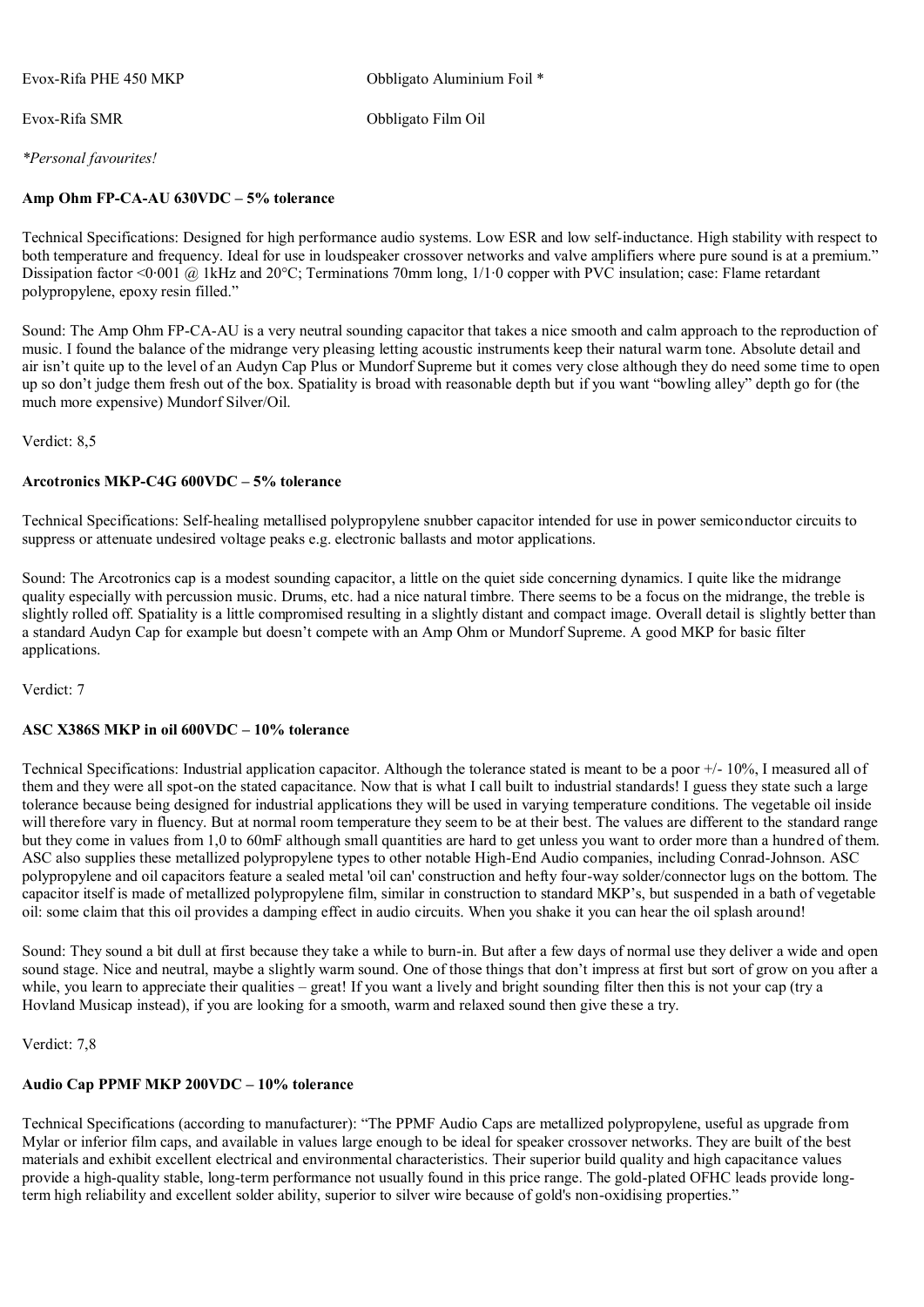Sound: Slightly more detail, depth and separation than a standard Mundorf M-Cap but slightly less than a Hovland Musicap. The M-Cap has a more "round" character, the Audio Cap PPMF a more "lazy" character – for the rest I find them reasonably neutral.

#### Verdict: 7

#### **Audio Cap Theta PPT MKP-Sn 200VDC – 10% tolerance**

Technical Specifications (according to manufacturer): "The PPT Theta Audio Cap is an excellent film & foil capacitor for all audio circuits and power supplies. It provides low distortion performance and long-term reliability. It exhibits excellent electrical and environmental characteristics at a reasonable price. Its sonic signature is rich and full and its superior build quality ensures a high-quality stable, long-term performance not usually available in this price range. The gold-plated OFHC lead wires provide long-term high reliability and excellent solder ability, superior to silver wire owing to gold's non-oxidising properties."

Sound: These caps have a lean, clinical brightness to them but at the same time lack transparency. A form of artificial clarity is created by means of a treble "glare" in the top end – at least they don't have a loudness effect. They work well in opening-up a dull, lifeless speaker but that's about it. Use them as a small value bypass cap only; they will clean up a cheap Intertechnik Audyn Cap nicely. But costing far more than an ERO MKP1837 I don't really see the point of buying them.

Verdict: 6,5

#### **Axon True Cap 250VDC – 5% tolerance**

Technical Specifications: Low cost polypropylene capacitor very similar in physical appearance to SCR, Solen and Angela branded capacitors.

Sound: The Axon True Cap has a slight focus on the lower treble range giving it a "fat" and "juicy" character. They lack air and micro detailing, but what can you expect in this price range? They are not very subtle either but they never get harsh or over bright. Just your basic, standard quality MKP. It is rather like the Solen Châteauroux Fast cap but has a fraction more clarity so that is why it gets a higher rating. Nothing wrong with them but also nothing exciting. For example a WIMA MKP4 is more open, smoother and has better imaging.

Verdict: 6,5

#### **Clarity Cap PWA MKP 160VDC – 5% tolerance**

Technical Specifications(according to manufacturer): "The PW range has long been established as an economical component producing improved sonic performance over many overseas brands. Over the years numerous companies have used this range as their entry-level products with great success. Available at ratings of 160Vdc, 250Vdc, 400Vdc and 630Vdc, it offers audio engineers the maximum flexibility when considering components for their circuits. Wound from 4µm, 6µm, 8µm and 10µm metallised film respectively, components can be selected using their slightly differing sonic performances and aspect ratios to give the optimum solution desired. Copper clad steel terminals are standard; however, others are available upon request Tape and resin colours are flexible with options shown in Custom products. Unless specified, capacitors would be supplied with white tape and red resin. "

Sound: The Clarity Cap range has an overall similarity in tonal balance, going up the range you gain clarity and spatiality. I found the PW to be neutral with a slightly warmish presentation. Compared to the PX there is a loss of detail but they never sound dark. Compared to a standard Mundorf M-Cap the stereo-image is a little larger. The price/quality ratio is very good. I can recommend this capacitor if you have a tight budget and like a speaker to be as smooth as possible.

Verdict: 7

#### **Clarity Cap APW MKP 160VDC – 5% tolerance**

Technical Specifications(according to manufacturer): "Available at ratings of 160Vdc, 250Vdc, 400Vdc and 630Vdc, it offers audio engineers the maximum flexibility when considering components for their circuits. Wound from 4µm, 6µm, 8µm and 10µm metallised film respectively, components can be selected using their slightly differing sonic performances and aspect ratios to give the optimum solution desired. Copper clad steel terminals are standard; however, others are available upon request Tape and resin colours are flexible with options shown in Custom products. Unless specified, capacitors would be supplied with white tape and red resin."

Sound: To be honest, I can't hear any difference between the Clarity Cap APW and PWA but that was to be expected, according to Clarity Cap they are the same. I found the APW also to be neutral with a slightly warmish presentation. Compared to the PX there is a loss of detail. The price/quality ratio is very good. I can recommend this capacitor if you are on a tight budget and are looking for a capacitor that doesn't stand-out too much.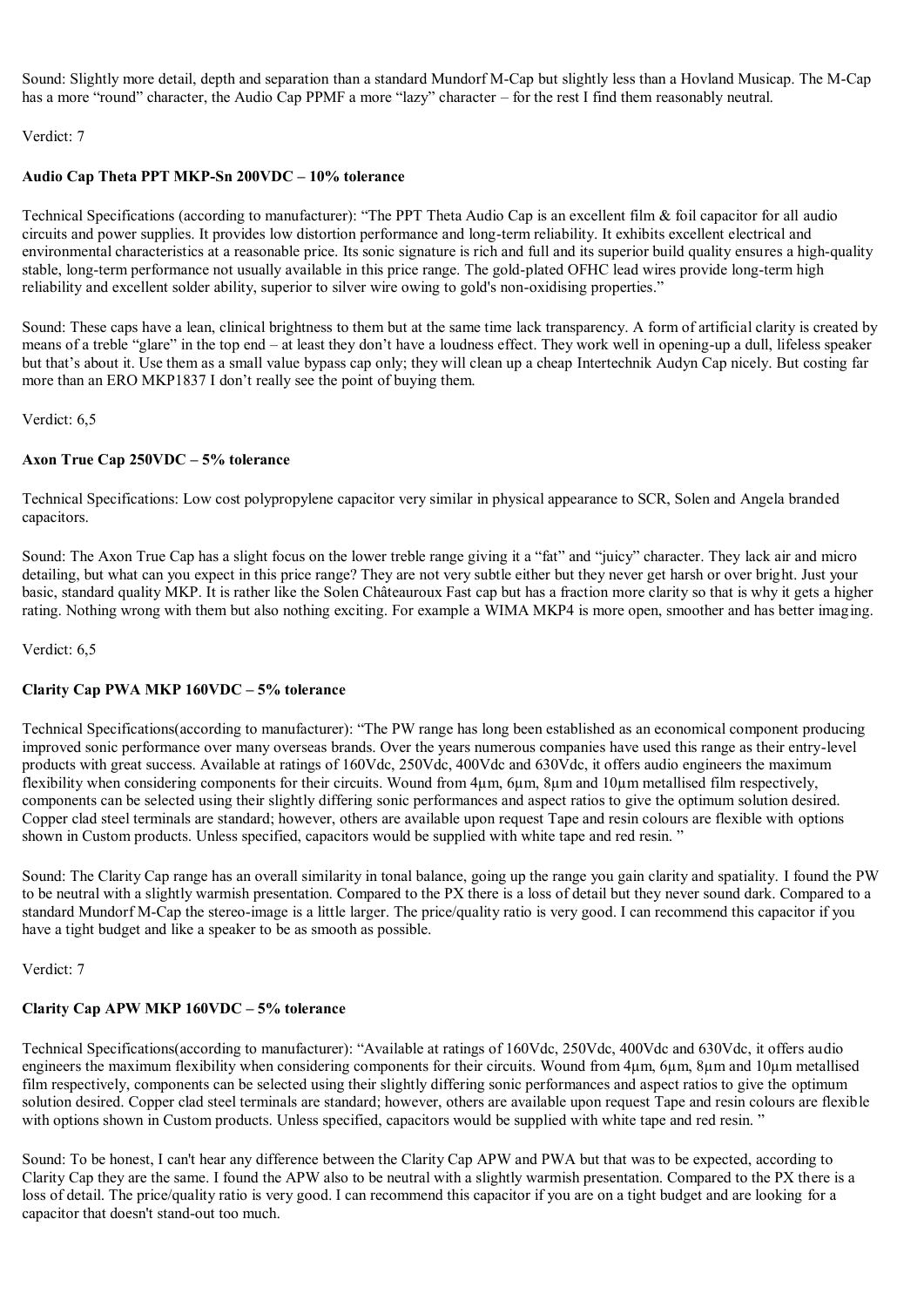# **Clarity Cap PX MKP 250VDC – 5% tolerance**

Technical Specifications (according to manufacturer): "The PX range was developed to address the performance gap between the PW and SA ranges. It is closer to the SA in terms of sonic performance but at a price very similar to the PW range. Since it was introduced, it has made significant inroads into the loudspeaker industry. Constructed from a  $250Vdc(\theta\mu m)$  rated film, this component is spindle wound. It is then given a special heat treatment before it has insulated copper terminals hand soldered to give the best possible connection. The inherently low dissipation and dielectric absorption factors of polypropylene allied with excellent mechanical stability results in an extremely detailed sonic performance. The construction also results in a low self-inductance and ESR (Equivalent Series Resistance) and the devices are highly stable with regard to temperature and frequency. Tape and resin colours are flexible with options shown in Custom products. Unless specified, capacitors would be supplied with blue tape and blue resin."

Sound: The Clarity Cap range has an overall similarity in tonal balance, going up the range you gain clarity and spatiality. I found the PX to be neutral with a slightly warmish presentation. Compared to a standard Mundorf M-Cap the stereo-image is a larger but less spacious than a Mundorf Supreme or Audyn Cap Plus. Clarity is a good step up from the PW and also the M-Cap. The price/quality ratio is very good. I can highly recommend this capacitor if you are looking for a nice, but not too expensive MKP.

# Verdict: 8+

# **Clarity Cap SA MKP 630VDC – 5% tolerance**

Technical Specifications (according to manufacturer): "The SA range, developed in conjunction with a renowned loudspeaker manufacturer, remains one of the most highly regarded axial components currently used in the audio market. Time and time again the component is specified as a benchmark for other manufacturers components to try to aspire to. Sales continue to grow year on year as new customers, in new markets appreciate its worth. Specially developed to meet the needs of the professional audio engineer in both hi-Fi and studio monitoring, these components are the result of extensive consultation between the audio industry and Clarity Cap. The capacitors are hand wound using a  $10 \mu$ m (630Vdc) rated polypropylene film. Following a special heat treatment cycle insulated copper terminals are hand-soldered to give the best possible connection. The inherently low dissipation and dielectric absorption factors of polypropylene allied with excellent mechanical stability results in an extremely detailed sonic performance. The construction also results in a low self-inductance and ESR and the devices are highly stable with regard to temperature and frequency."

Sound: The Clarity Cap range has an overall similarity in tonal balance, going up the range you gain clarity and spatiality. I found the SA to be neutral with a slightly warmish presentation. Compared to the Audyn Cap Plus definition and separation are better, the stereo-image is also little larger. The Audyn Cap Plus seems to focus in tonal balance a little more on the midrange, the Clarity Cap SA has a more neutral balance. I did find the top end to be slightly rolled-off, not that they lacked detailed but on some recordings I wanted a fraction more transparency – but all in all still very nice. Making a capacitor using about 90% Clarity Cap SA and about 10% Mundorf Supreme works very well, this opens up the top end just nicely without altering anything else. I find the Clarity Cap SA a nice alternative in the upper range capacitors especially when cost is an issue.

# Verdict: 9

# **Clarity Cap ESA MKP 630VDC – 5% tolerance**

Technical Specifications (according to manufacturer): "The ESA range of components exploits the knowledge gained during the extensive research programme recently undertaken by Clarity Cap. The research programme looked into ways of reducing mechanical resonances inherent in a wound capacitor to hitherto unachievable levels. ESA capacitors are designed to offer a mid way house between the highly regarded SA range and the new no compromise MR range. Manufactured from polypropylene film the component is supplied in the familiar wrap and end seal style, wrapped in a polyester tape and encapsulated in an epoxy resin."

Sound: Similar in overall character to the Clarity Cap SA but with more clarity and therefore a fraction more spatial. Like the SA they could do with a bit more transparency but with a small bypass capacitor this can be improved. The ESA also has a slightly warmish presentation and also benefits from making a total value using about 90% Clarity Cap ESA and about 10% Mundorf Supreme. This opens up the top end just nicely without altering anything else. Good overall qualities.

Verdict: 10-

# **Clarity Cap MR MKP 630VDC – 3% tolerance**

Technical Specifications (according to manufacturer): "The MR range of capacitors is the result of an extensive ground breaking 2 year research programme into audio grade capacitors. The resulting capacitor is, we believe, at the leading edge of today's high quality audio grade capacitors. The component is manufactured in such a way to substantially reduce the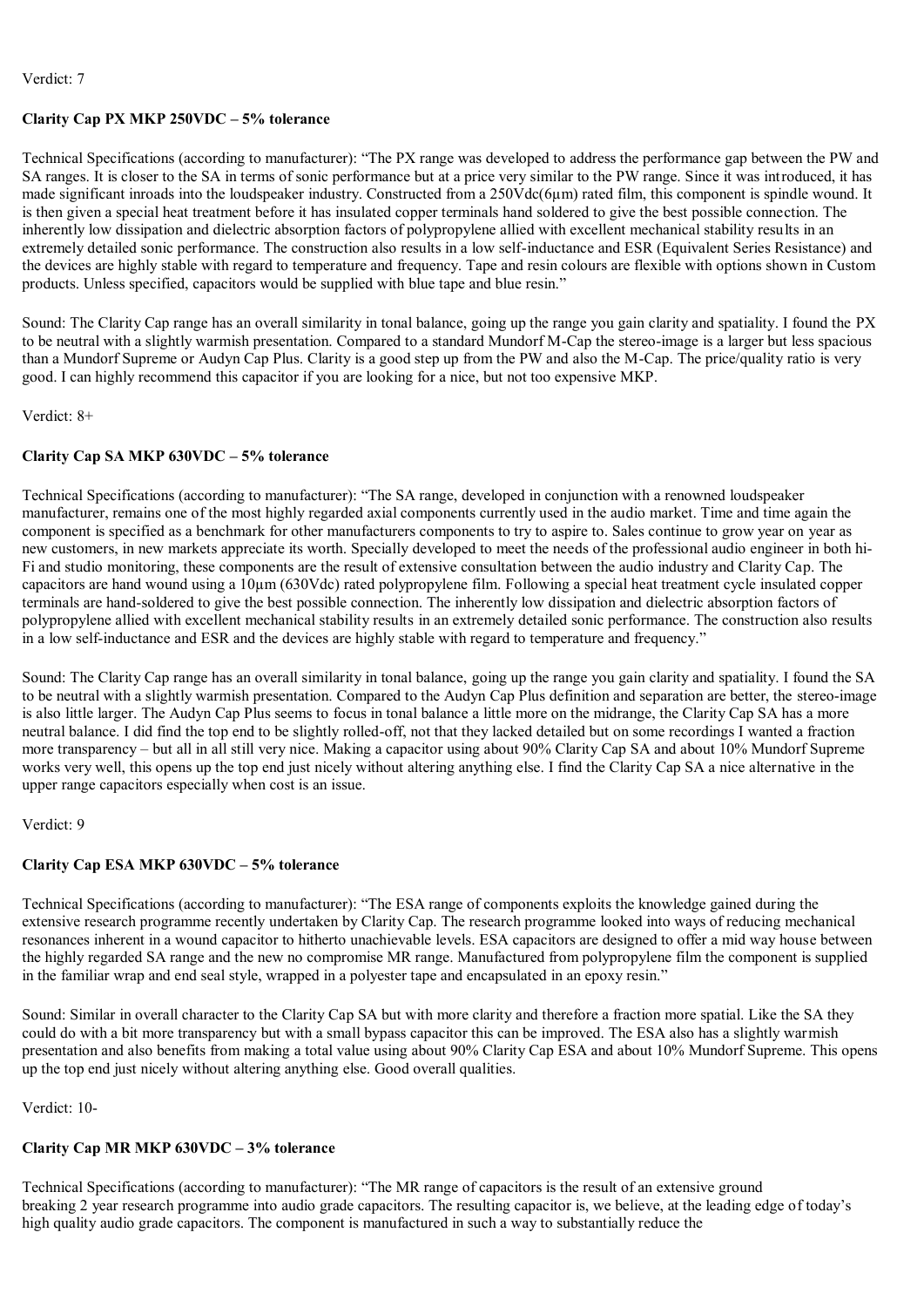negative effects of resonance on sonic quality which is inherent in a wound component. This results in a sonic characteristic which is difficult to equal. Manufactured from metallised polypropylene film the component is housed in a coloured acrylic tube and encapsulated in an epoxy resin to assist in the overall sonic performance. "

Sound: Like the Clarity Cap DTAC, the Clarity Cap MR doesn't have that rounded character of the standard Clarity Caps and sounds in comparison very spatial and clear. Spatiality is one of the main strengths of this capacitor supported by very good separation of the individual instruments and vocals. They are placed before a very quiet background with lots of detail making retrieval of ambient information like the natural reverberation of a concert hall easily distinguishable. Compared to a Mundorf Silver-Gold-Oil they are ultimately a little less transparent, presenting the information more up-front with a slight focus on the lower treble range. The Mundorf SGO has a slight focus on the upper treble range.

Verdict: 11

# **Clarity Cap DTAC MKP 630VDC – 5% tolerance**

Technical Specifications (according to manufacturer): "A narrow 10µm (630Vdc) polypropylene film with a special spray and heat treatment contribute to the exceptional performance of this capacitor. These measures combined with hand soldered M8 male or female terminations ensure that the ESR is greatly improved when compared to the traditional axial leaded components. It has been designed to produce the lowest possible resistance within the component, which Clarity Cap believe has a direct relationship to sonic performance. The low ESR is particularly relevant in high quality crossover networks, ensuring that loudspeakers perform to their optimum. Tape and resin colours are flexible and unless specified, capacitors would be supplied with gold tape and black resin."

Sound: The Clarity Cap range has an overall similarity in tonal balance except for the DTAC. It doesn't have the rounded character of the other Clarity Caps and sounds in comparison nicely spatial and clear. I may be exaggerating a little here, but the DTAC makes a Clarity Cap SA sound a little cheap. Compared to a Mundorf Silver/Gold they still seem a fraction rounder and they are as transparent and clear as a Jantzen Audio Silver Z-Cap without being over bright. If you were looking for lots of depth, ambient information and concert-hall reverberation then I would advise to look at the Mundorf Silver/Gold, but if you prefer a slightly smoother top-end then the Clarity Cap DTAC is a very nice alternative.

Verdict: 10,5

# **Ducati 4.16.10 - 400VAC – 5% tolerance**

Technical Specifications (according to manufacturer): "The dielectric is polypropylene film, the electrodes consist of an extremely thin metal coating obtained by vacuum evaporation. Case and cover are made with self-extinguishing plastic material; the capacitive element is sealed with polyurethane resin. The main characteristics of these capacitors are: Low losses non-inductive winding; Self-healing property avoiding short circuits; Small size and limited weight; No leakage risk; Class of safety protection: P0; Capacitance tolerance: ± 5%; Working frequency range:  $50 \div 60$  Hz; Individual test voltage: Between terminals: 2.15 Vn for 2 sec.; between terminals and case: 3KV for 2 sec; Dissipation factor tan δ: <20 10–4@ 20°C V=Vn, 50Hz; Protection Case and cover in self – extinguishing plastic material, grade V2 according to UL 94; Terminals: twin cable, unipolar leads; Protection degree: with terminals: IP00; with twin cable IP55; Cover : Ball pressure test (IEC 309-1):  $125^{\circ}$ C; Glow wire test (IEC 695-2-1): 850°C; Tracking resistance (IEC 309-1):  $\geq$  250V; Threaded fixing bolt M8"

Sound: This industrial type capacitor (like the ASC and Inco) is quite nice! They sound a bit dull at first because they take a while to burn-in. But after a few days of normal use they deliver a reasonably wide and open sound stage. Nice and neutral, maybe a slightly warm sound. One of those things that don't impress at first but sort of grow on you after a while, you learn to appreciate their qualities – great! Not the ultimate in sound staging or micro-detail and if you want a lively and bright sounding filter then this is not your cap. But if you are looking for a smooth, warm and relaxed sound then give these a try.

Verdict: 7,5

# **Duelund VSF Copper Capacitor - VAC? – 2% tolerance**

Technical Specifications (according to manufacturer): "The Virtual stack foil capacitor, a capacitor made specially for loudspeaker crossovers. This new capacitor is the realisation of a lifelong ambition. It consists of copper foil and high-density paper, soaked in pure mineral wax, coated with pure cocoon silk and finally, treated with special lacquers made from natural materials. It is without question a "green" product. The actual construction has been overseen by Mr. Steen Duelund Chief Engineer of Duelund Coherent Audio. Mr. Duelund has dictated the capacitor's special characteristics, i.e. its flatness, giving the opportunity to create its stack-foil working manner ensuring very low inductance, forming a solid block resulting in a form free of internal resonance. Furthermore, the flatness makes it easier to achieve greater values by connecting the capacitors in parallel".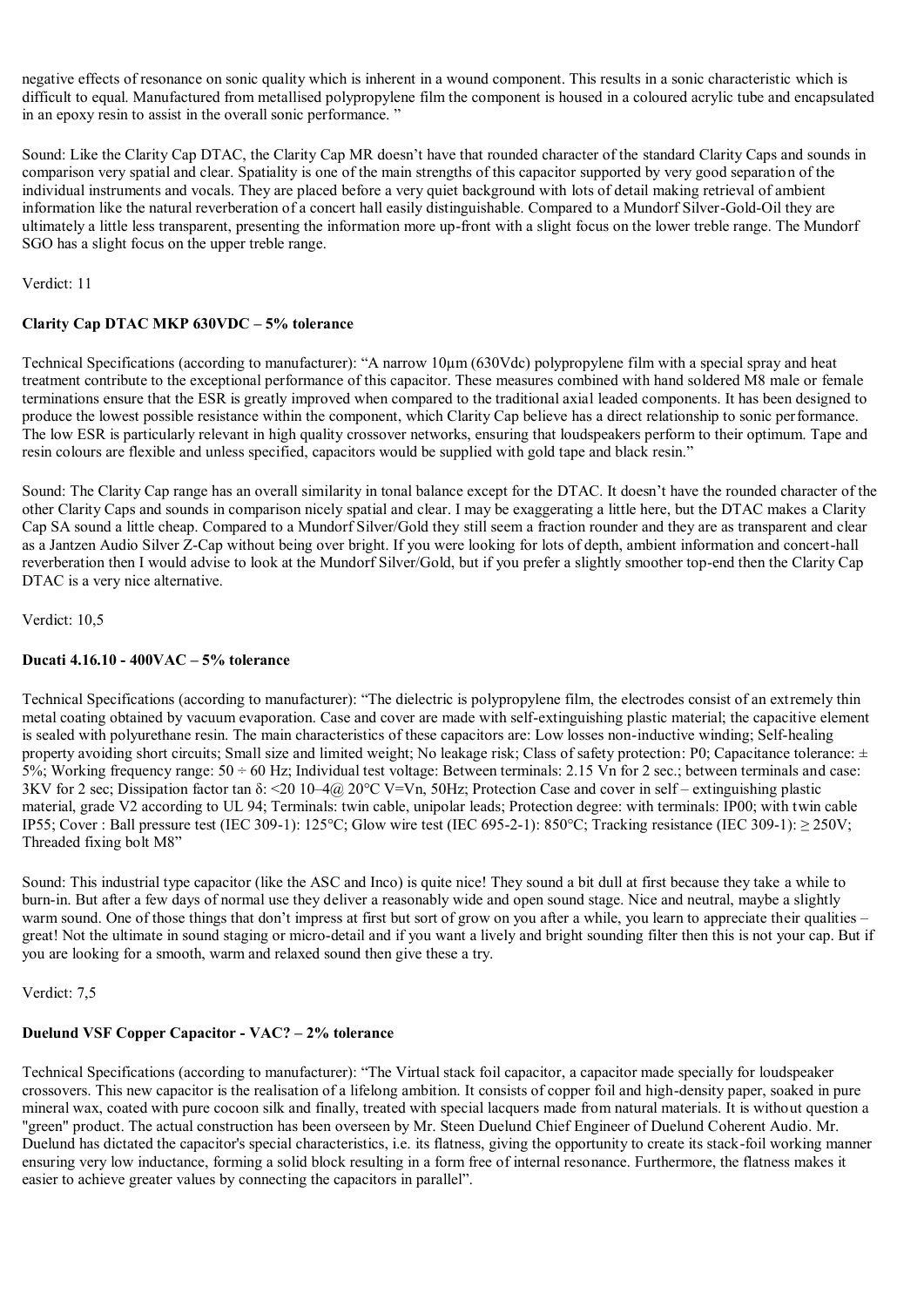Sound: WOW! Now I know how natural a capacitor can sound! They are super natural, smooth, clear, open, and at the same time they stay calm and controlled but delivering dynamics when the music calls for it. The tonal balance is near perfection, especially audible on acoustic instruments and the human voice. This makes my classical music collection so much more realistic. Also I was very pleased with the separation of every individual instrument in an orchestra, the string section is much more a group of individuals rather than just a group. In comparison I found the Mundorf Silver/Gold to be a little over-etched sometimes, they seem to have a slight top-end emphasis. The Duelund VSF Copper Capacitor seems to be the only capacitor I have tested so far that doesn't need bypassing with an MKP1837 to be at its best. Still my ooh so natural reference!

Verdict: 12,5

# **Evox-Rifa PHE 426 MKP 250VDC – 5% tolerance**

Technical Specifications: "Single metallized polypropylene film pulse capacitor. Pulse operation in SMPS, TV, monitor, electrical ballast and other high frequency applications demanding stable operation. Polypropylene film capacitor with vacuum evaporated aluminium electrodes. Radial leads of tinned wire are electrically welded to the contact metal layer on the ends of the capacitor winding. Encapsulation in self-extinguishing material meeting the requirements of UL 94V-0. Two different winding constructions are used, depending on voltage and lead spacing".

Sound: Similar to the Evox-Rifa PHE 450, the PHE 426 is transparent and clear sounding but less grainy. The treble still has a slight "glaze" over it, but it can be removed by bypassing it with a Vishay MKP1837. Imaging is quite good with a nice sized sound stage but only average separation. Dynamics are nice and snappy and the treble is well detailed. Similar in character to the Obbligato aluminium dry type, only it misses the "analogue" feeling to it. Compared to a Mundorf RXF it is a little brighter. This capacitor has a high price/quality ratio and matching it with other capacitors to create a custom capacitor gives very good results.

Verdict: 7+

# **Evox-Rifa PHE 450 MKP 250VDC – 5% tolerance**

Technical Specifications: Double metallized polypropylene film pulse capacitor intended for high frequency, high current stress applications. Typical Application: Protection circuit in SMPS and Electronic Ballasts. Encapsulated in self-extinguishing material meeting the requirements of UL94V-0. Only available in values up to 4,7mF.

Sound: The Evox-Rifa PHE 450 is a very transparent and clear sounding capacitor, some times a little too "fresh" sounding but this character can be compensated by adding a capacitor with a more round character – I had very good results with about 10% of the total value made up from Angela (Jensen) paper in oil. On its own I find the midrange a little under exposed and the treble has a slight "glaze" over it, which again can be removed by bypassing it with a Vishay MKP1837. Imaging is quite good with a nice sized sound stage but only average separation. Dynamics are nice and snappy and the treble is well detailed. It might seem that I am not too keen on the PHE 450 but this is just a way of trying to describe its character in words – I still find it a very nice little capacitor considering the price. This capacitor has a high price/quality ratio and matching it with other capacitors to create a custom capacitor gives very good results.

Verdict: 7

#### **Evox-Rifa SMR 63VDC – 10% tolerance**

Technical Specifications: " Metallized polyphenylene sulphide. Construction: polyphenylene sulphide film capacitor with vacuumevaporated aluminium electrodes. Radial leads of tinned wire are electrically welded to the contact metal layer on the ends of the capacitor winding. Encapsulation in self-extinguishing material meeting the requirements of UL 94V-0. Typical applications: automotive and other applications with high ambient temperatures; applications requiring high stability and low losses; offers excellent sound quality in audio applications."

Sound: Very compact little capacitor that sounds slightly on the bright side of neutrality. It is clearer than a Clarity Cap APW or PWA for example and has a reasonably wide image but lacks depth. So the sound stage is good in left to right positioning but poor in front to back placement, rather 2D. Its sonic character is quite close to that of the polyester Vishay MKT1822. The nice compact build designed for use on PC's can be the reason why one may prefer it above other low priced brands.

Verdict: 6

# **Hovland Musicap MKP 100VDC – 2,5% tolerance**

Technical Specifications (according to manufacturer): "Separate layers of polypropylene film & conductive foil; Large flexible 16 gauge, stranded, silver-plated copper leads; Lead-free silver-bearing solder used in tinning and attachment of leads; Manufactured in U.S.A.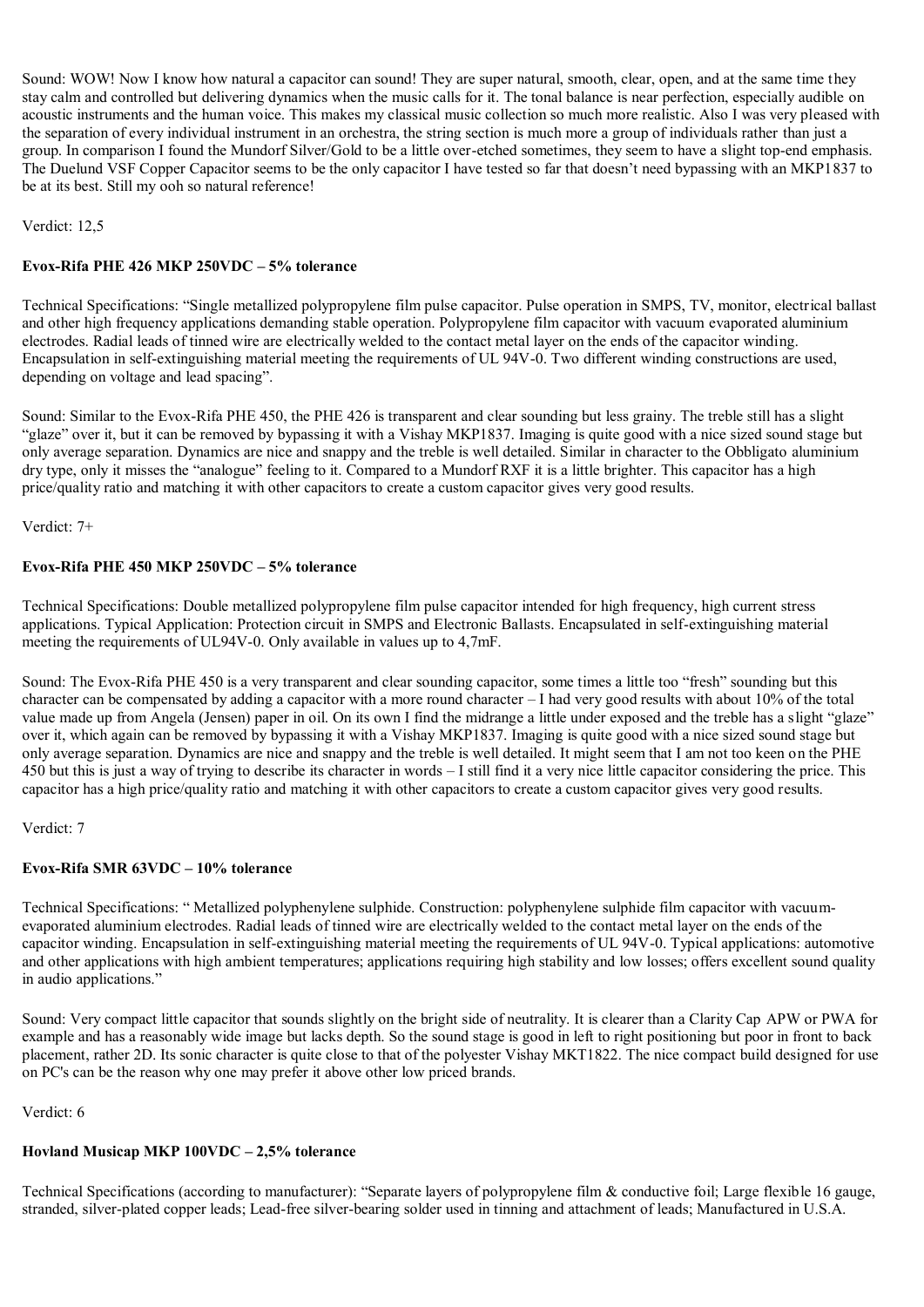Hand soldered lead termination; Extremely low DA, DF and ESR; 100% pre-testing for quality assurance; Consistent, even, winding tension. " They are slightly squiggly, when you squeeze them their capacitance changes!

Sound: Musicaps deliver fine dynamics, speed, focus, correct timbre and depth of field, and good inter-transient silence" – I can't agree more on this! But I must say I have a love/hate relationship with them: they don't mate with all types of tweeters. If in series with a very nice soft-dome tweeter they seem to bring out more detail than usual from such a tweeter compared to when used with other caps. I had good results with Scan speak soft domes and for the Dynaudio D260 Esotec I couldn't imagine a better cap in this price range. But if the tweeter tends to be a tad on the bright or clinic side they sound awful. Of course you do get more detail and a better sound-stage compared to if you used an Audyn Cap or Le Clanché but for example I tried them with the Focal tweeter in the Auriga and this didn't work at all! It hurt my ears! Here's a good tip: When tweaking a combo with a Scan speak D2905-9700 I found the best to be a 50/50% combination of the Hovland Musicap with a Mundorf Supreme Cap.

Verdict: 8

### **Inco Sintex 45T D2BS MKP 425VAC – 5% tolerance**

Technical Specifications (according to manufacturer): "Metallized Polypropylene Film Capacitors to be used with Alternate Current. The most specific use of these capacitors concerns the starting and running of single-phase and three-phase motors when the latter are to be connected to any single-phase power supply mains." "Self-healing metallised polypropylene capacitors for motor run applications. Stud mount M8, flexible wire ended, plastic case."

Sound: This industrial type capacitor (like the ASC)is quite nice! They sound a bit dull at first because they take a while to burn-in. But after a few days of normal use they deliver a reasonably wide and open sound stage. Nice and neutral, maybe a slightly warm sound. One of those things that don't impress at first but sort of grow on you after a while, you learn to appreciate their qualities – great! Not the ultimate in sound staging or micro-detail and if you want a lively and bright sounding filter then this is not your cap. But if you are looking for a smooth, warm and relaxed sound then give these a try.

Verdict: 7,5

#### **Intertechnik Audyn Cap MKP-QS 400VDC – 5% tolerance**

Technical Specifications: The Intertechnik MKP QS series of capacitors are recommended for use in medium quality loudspeaker crossovers. Two voltage ratings are available, 400VDC/250VAC and 630 VDC/400 VAC.

Sound: The Audyn Cap is a good step–up from cheap electrolytic capacitors often found in standard quality factory built speakers. Nothing wrong with them but also nothing exciting. Compared with electrolytics they have much more detail, smoothness and a wider stereo image. Compared to an Audyn Cap Plus they sound dull, mushy and closed-in. Your basic good old MKP for all basic filter applications, especially when not in the signal path. A good substitute for electrolytics.

#### Verdict: 6,5

# **Intertechnik Audyn Cap Plus MKP 800VDC – 2% tolerance**

Technical Specifications: These low loss capacitors have been developed for extreme impulse/power handling. An important design/constructional feature is the power handling of the connection between the foils (electrodes) and the end. The Audyn Cap Plus has a vastly improved system of connecting the electrodes to the end leads. Audyn Cap Plus also utilises an internal series connection system whereby layers of metal foil are combined with a one-side metallized "blind" layer. As a result of the double metallization performance is greatly enhanced. Dielectric: Polypropylene Winding: Induction free: 2 windings series connected Layers: Vacuum metallized Body: Aluminium, Synthetic material (plastic).

Sound: The Audyn Cap Plus is a nice high-end capacitor! They sound a bit hard and up-front at first and have a sort of midrange haze because they take a while to burn-in. But after a few days of normal use they deliver a very spatial sound with lots of depth that only gets better as time passes. Good reproduction of musical nuances. Furthermore, the effect is not only achieved with very expensive high-end components. It delivers a significant enhancement in more price-conscious configurations, making it a very worthwhile upgrade even though it is a little expensive. Clarity, depth, detail and openness are there. When I first switched over to these I thought, "this is it!" even though they were fresh from the shelf (but that was a few years ago). They sound a little more mid-range forward compared to the equally good Mundorf Supreme Cap.

Verdict: 9

**Jantzen Audio Standard Z-Cap MKP 400VDC – 5% tolerance**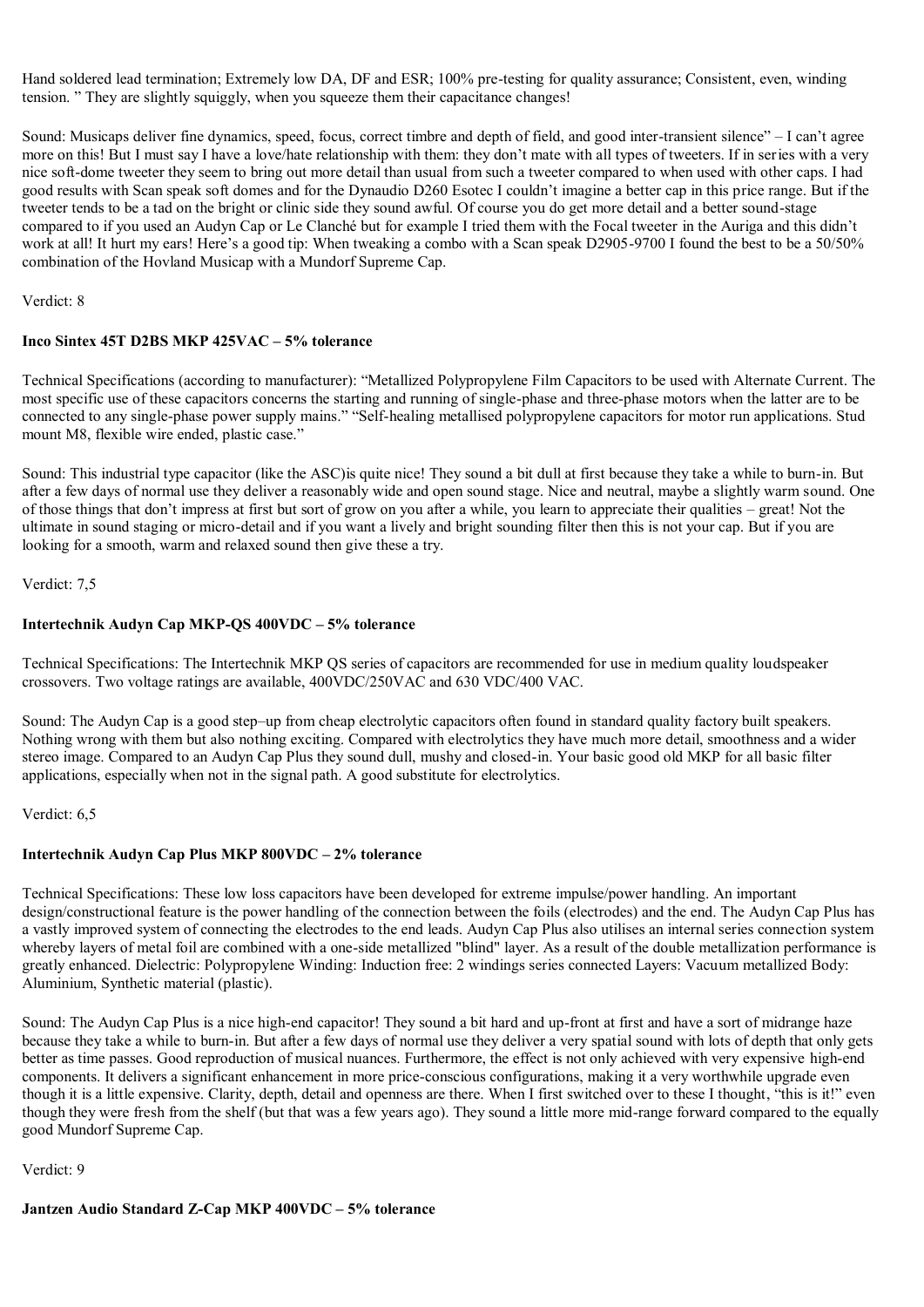Technical Specifications: metallized polypropylene film, "special winding techniques". Loss ang. Tan = 0.0002 for 1kHz / 1uF

Sound: Like the Intertechnik Audyn Cap QS they lack clarity and sophistication. Even after extensive burn-in they still stay rather closedin. But at least they don't have that "mushy" sound the Audyn Cap QS has and their tonal balance is reasonably neutral. They do emphasise "S" and "T" sounds a little, so don't use them in the signal path! Due to their low cost they are ideal for parallel capacitors in the low-pass of a woofer for example where in low budget systems electrolytics are often found. They are nicely compact in size, so they can turn out handy when space is critical.

Verdict: 6,5

# **Jantzen Audio Superior Z-Cap MKP 800VDC – 2% tolerance**

Technical Specifications: metallized polypropylene film, high-grade copper lead wire. The finish is a flame-retardant tape wrap, and the end of the caps is resin sealed to protect against humidity. Loss angle  $\tan = 0.00002$  to 1K; Loss angle  $\tan = 0.00001$  to 10K.

Sound: Very neutral and coherent balance, they don't seem to highlight anything and I mean that in a positive way! They are a little flatter in presentation than their more expensive brother, the Silver Z-Cap but still better than the Clarity Cap SA in depth and spatial information. In direct comparison with a Clarity Cap SA they are less up-front in the lower treble and have a very good texturing of acoustic instruments like a violin for example. In the upper treble they are slightly brighter than a Mundorf Silver/Gold which probably explains the good spatial information and separation. Compared to the Jantzen Audio Silver Z-Cap I find them the more musical of the two and I will definitely add them to my favourites list.

Verdict: 10,5

# **Jantzen Audio Silver Z-Cap MKP 800VDC – 2% tolerance**

Technical Specifications: metallized polypropylene film, high-grade silver lead wire. The finish is a flame-retardant tape wrap, and the end of the caps is resin sealed to protect against humidity. Loss angle tan  $= 0.00002$  to 1K; Loss angle tan  $= 0.00001$  to 10K.

Sound: More transparent than the less expensive Superior Z-Cap, very detailed. Sometimes too detailed for my liking which makes them less coherent than the Superior Z-Cap. They give some emphasis on the upper treble but are still more civilised than a Clarity Cap SA for example; they have a so-called "high-end" flair. Objectively speaking they are better than the Superior Z-Cap but I prefer the Superior Z-Cap for it's more neutral presentation. I guess you could call the Jantzen Audio Silver Z-Cap the "audiophile" capacitor and the Jantzen Audio Superior Z-Cap the "musical" capacitor.

Verdict: 11

#### **LCR Capacitors FSC tubular foil polystyrene, axial lead, 0,01uF 160Vdc – 2,5% tolerance**

Technical Specifications (according to manufacturer): "Polystyrene is a superior dielectric material with exceptionally high insulation resistance and low loss. Aluminium foil electrodes are used and terminal wires are welded to them to ensure satisfactory performance at low voltage and high frequency. Low temperature coefficient. Close capacitance tolerance. Extreme capacitance stability. Low power factor. High Q. High insulation resistance. Small physical size. These are recommended for use in I.F. transformers, tuned circuits, pulse networks, laboratory standards, timing circuits, analogue and digital computing circuits and many other applications where superior qualities are used to advantage. Marking: Wherever possible capacitance tolerance and working voltage are clearly indicated by black digital lettering, but on small components a letter code is used for tolerance."

Sound: Like the MKP1837 they really clear things up. They take away the "grainy" edge from any capacitor. A gain in clarity and transparency making instruments better separable from each other, the violins in an orchestra are a group of individual violins instead of one mass. They don't do the disappearing-act quite as well as the MKP1837 but they come close.

Verdict: An alternative to the MKP1837 – use them as bypass cap with any capacitor.

# **Le Clanché PPM MKP 250VDC – 5% tolerance**

Technical Specifications: Industrial application capacitor. Although the tolerance stated is meant to be +/- 5%, I measured all of them and they were all spot-on the stated capacitance.

Sound: Similar in character to the Mundorf M-CAP but with more detail right down into the midrange. Pleasant open sounding and smooth. Less depth than the ASC MKP in oil. I quite like these!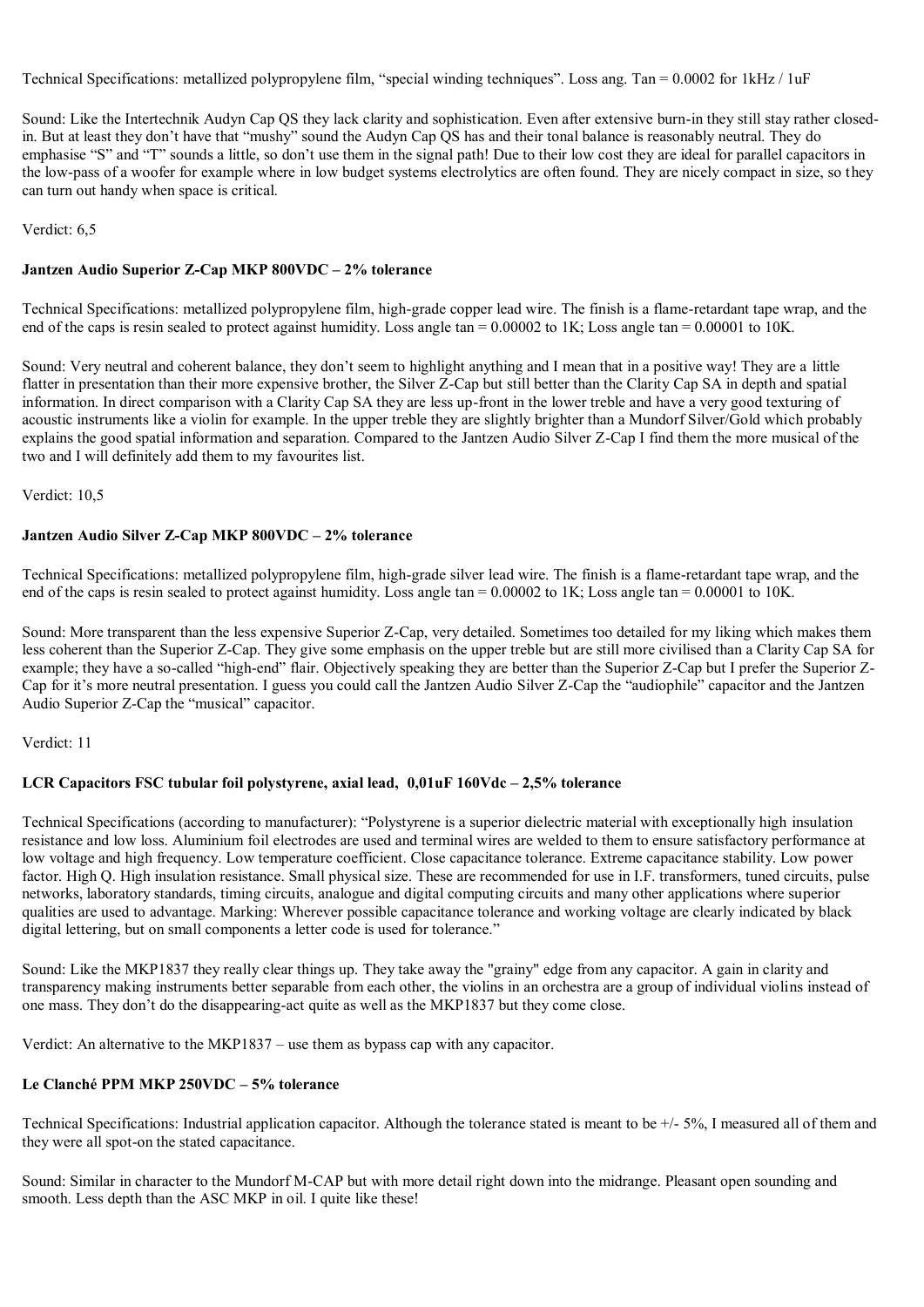#### Verdict: 7,5

#### **Mundorf M-Cap MKP 400VDC – 3% tolerance**

Technical Specifications: The Mundorf M-CAP is a high quality metallized polypropylene capacitor. Great care taken during the production is meant to guarantee constant high quality and minimum electrical and mechanical tolerances. Thus, in the final inspection, maximum deviations in capacitance of 1.5 % are measured, so the guaranteed value of 3 % is far exceeded. I found them to be within 1% accurate. The practically induction-free type of construction and the low loss factor of the M-CAP result in a very "quick" capacitor. Used by Audiodata, Sonus Faber and many others.

Sound: I find the Mundorf M-CAP a little better than the Intertechnik MKP QS. The difference in sound quality is reflected in the price: also a little higher. Nothing extreme but noticeable, especially if all capacitors in your filter are M-Cap's. A little livelier than the Audyn Cap MKP-QS with slightly more midrange openness.

#### Verdict: 7

#### **Mundorf RXF MKP 600VDC – 3% tolerance**

Technical Specifications (according to manufacturer): "Optimised Winding Geometry. Extremely short low-loss signal transmission. Maximised internal contact surfaces. Extremely reduced residual-resistance (ESR). Considerable low residual-inductivity (ESL). Sealed foil coil against microphony effects. Polypropylene capacitor-foil, alu metallized. Massive connector plate".

Sound: Compared to the M-Cap they are cleaner and more transparent. The M-Cap's are slightly more midrange focussed. The RXF are nicely detailed without being "edgy" but could be a little smoother sometimes, they tend to draw your attention to the top-end more than the rest. This top-end focus does gather points regarding the retrieval of ambient information and reverberation. But I find the lower treble lacks some refinement, a bit "in your face". They do get better over time but a slight "glare" stays. The Supreme is similar in spatial information but more refined and therefore better. I also find the Clarity Cap PX to be smoother, rounder and therefore scores better in long term listening. This is most evident on well-recorded classical music. Overall I am still very positive about the RXF (especially considering the price) and see them as a welcome arrival for the budget sensitive user. They could also be a handy upgrade for existing crossovers were space is limited because they are built more compact than regular tube-shaped capacitors, especially when you need large values.

Verdict: 8

#### **Mundorf Supreme Cap MKP 800VDC – 2% tolerance**

Technical Specifications: 1. Special induction-free winding technology: Two capacitor windings are interleaved so that their inductances effectively cancel each other out. These two windings are connected in series. This means that it takes two  $2\mu$ F windings to make a single 1µF M-CAP SUPREME capacitor - the same amount that it would take to produce a full 4µF of capacity using conventional technology! 2.Best available materials: The polypropylene film used for the M-CAP SUPREME has exceptionally low loss characteristics. 3. Sturdy plastic and aluminium cases:This prevents microphone effect feedback, thus protecting important signal details.

Sound: The M-CAP SUPREME delivers a very spatial sound with lots of depth. Good reproduction of the musical nuances. Detail and depth from the high treble right down into the low mid-range. Furthermore, this effect is not only achieved with very expensive high-end components. It delivers a significant enhancement in more price-conscious configurations, making it a very worthwhile upgrade. Clear and transparent sounding cap with a good sound stage. They provide a good improvement in clarity, focus and dynamics compared to standard quality MKP's. The degree of improvement is comparable to upgrading to high-end cables and interconnects. I must say I was impressed when I first auditioned them. The Mundorf M-Cap Supreme mix very nicely with Clarity Cap SA type capacitors, so blend the two to make your own personal taste.

#### Verdict: 9

#### **Mundorf M-Cap Supreme Silver/Oil MKP 1200VDC – 2% tolerance (typ. 1%)**

Technical Specifications: An oil impregnated metallised paper dielectric capacitor, with the same series wiring as the Mundorf M-Cap-Supreme capacitors. The winding technology enables the production of induction-free capacitors. As the name indicates, high-purity silver is used for the capacitor coating, and the winding is impregnated with special oil developed in an exhaustive series of experiments and listening tests. The metallised paper foils make it possible to maintain extremely exacting production tolerances that cannot be achieved with traditional oil/paper capacitor designs. This is also the first time that the benefits of oil-impregnated capacitor design have been successfully combined with the well-known long-term stability of metallised paper and internal series wiring for induction-free performance. These low manufacturing tolerances is one of the key reasons for the wonderfully spacious music reproduction achieved with these capacitors: Perfect stereo is only possible when the performance of the left and right channels is virtually identical. The long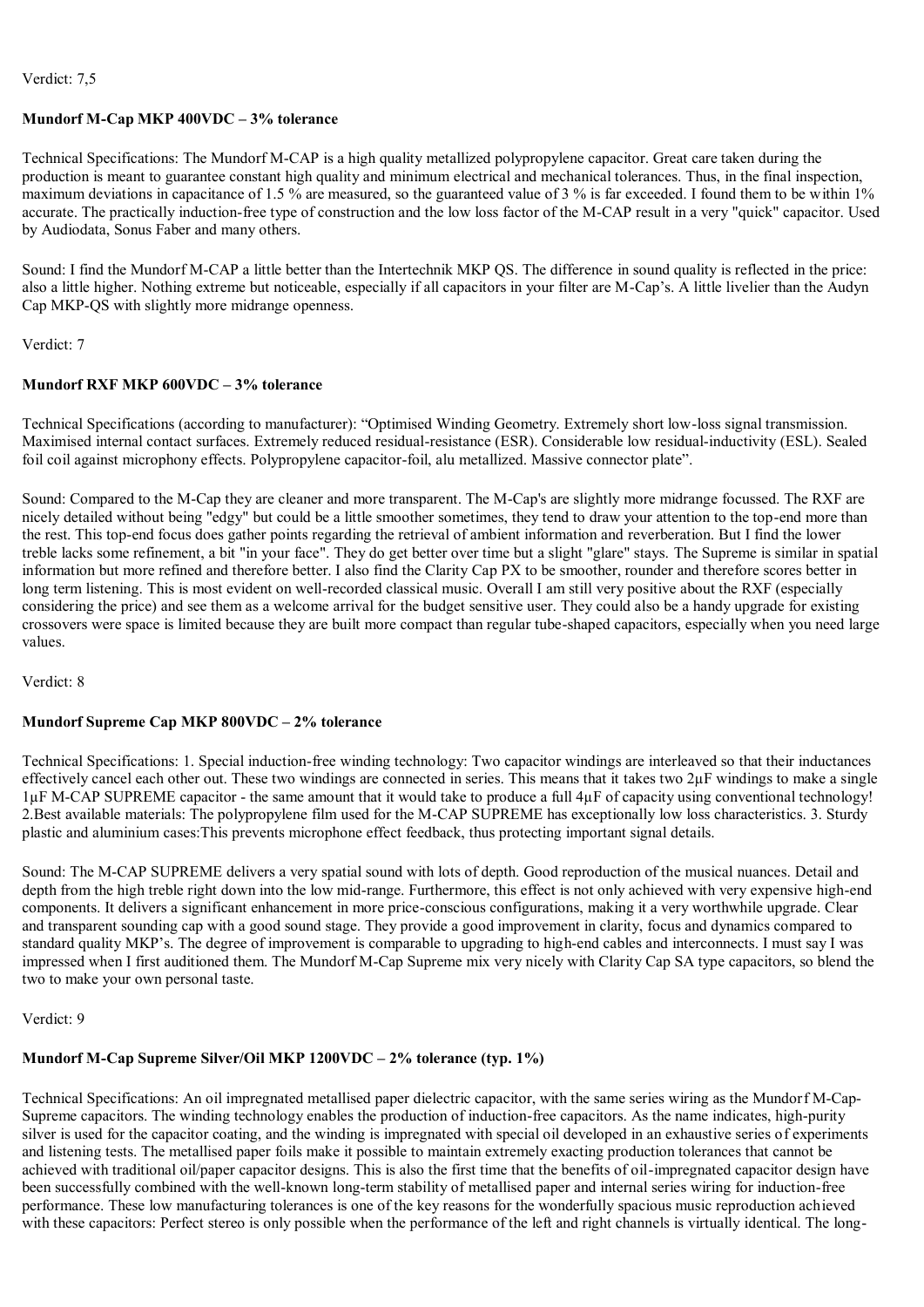term capacitance stability of these products is equally important, of course. Without it there is no way to achieve really constant performance – not even with capacitors selected as matched pairs."

Sound: The M-CAP Supreme Silver/Oil is one of my favourite capacitors! I can only underline what Mundorf states: "…wonderfully spacious and detailed sound reproduction … full and smooth tonal richness and diversity. This capacitor's ability to bring out the finest nuances and the subtlest distinctions make the music sound more alive and "juicy", ...Wonderfully spacious music reproduction... ". Music detail and depth throughout from top to bottom. Very smooth and liquid. To exaggerate things: it makes a standard Supreme Cap sound slightly rough!

Verdict: 10,5

#### **Mundorf M-Cap Supreme Silver/Gold 1200VDC – 2% tolerance**

Technical Specifications: The coil technology of the Supreme capacitors is combined with silver foil, containing 1% gold. According to Mundorf the crystalline structure of the silver is also improved. Available in values from 0.1uF to 1.0 uF. Made from 99% pure silver and 1% Gold metallised foils. Dielectric: Polypropylene, Metallization: 99.99% pure silver with 1% gold, Dielectric strength: 1200V DC 800V AC, Tolerance:  $\pm 2\%$ , typ. 1% Loss angle tan d = 0.00002 to 1kHz Loss angle tan d = 0.00001 to 10kHz.

Sound: Nicely clear and transparent, rich textured treble, very spacious – front to back and left to right, very good separation of individual instruments, deep black background, clean and dynamic, heaps of micro-detail information, the details get high-lighted a little. I know one could easily think that this capacitor must be good because everyone says so and it is very expensive but I have tried to keep my objective view and even so I am very impressed. Were I would describe the Silver/Oil as extremely neutral, I would describe the Silver/Gold as extremely natural if you know what I mean. Acoustic instruments like a viola da gamba sound really life-like. In comparison to the Duelund Copper Foil capacitor they can sound a little bright in the top-end, but this can be a plus point if you want to brighten up a dull sounding system or you just dig those so-called "high-end" recordings with bells, chimes and things. They are by no means harsh, just on the clear side of neutral sometimes.

Verdict: 11+

#### **Mundorf M-Cap Supreme Silver/Gold/Oil 1200VDC – 2% tolerance**

Technical Specifications (according to Mundorf):"The MCap® Supreme Silver/gold/oil is the top-of-the line model of the Mundorf oil impregnated capacitors. In comparison with the Silver/Oil version, it technically features a further extended lifetime. More importantly, sonically the Silver/Gold/Oil version stands out due to its wonderful natural singing and exceptional micro dynamic, at the same time." Capacitance: 0.010μF-10μF; Dielectric: Polypropylene; Metallisation: 99.99% silver, 1% gold; Purity of silver: min. 99.97% typ. 99.99%; Purity of gold: min. 99.97% typ. 99.99%; Dielectric strength: 1200V DC; Loss factor tan ∂: 0.0002@1 kHz, 0.0001@10 kHz

Sound: At this level we are talking about a serious capacitor, so my findings are relative to other exotic types. They are richer and better layered than the Mundorf Silver/Gold, they seem more open and more spatial. Compared to the Duelund VSF copper they are not as well harmonically structured. The Duelund VSF copper capacitor creates smoother harmonics and a better midrange balance. The Silver/Gold/Oil excels in image depth, call it "bowling alley depth"! In direct comparison the Duelund VSF copper sounds flatter. Like the Mundorf Silver/Gold, the Silver/Gold/Oil has a slight top-end emphasis, this probably contributes to the perceived spatiality and micro-detailing. It will depend on the implementation and personal taste, some may prefer the Mundorf Silver/Gold/Oil, some may prefer the Duelund VSF copper foil capacitor.

Verdict: 12

# **North Creek Crescendo Film and Foil MKP 200VDC – 10% tolerance**

Technical Specifications (according to manufacturer): "Released in 1996, these capacitors were designed with a lush, rich midrange and romantic but detailed top end; a tonality opposite that of other large film-and-foil capacitors. Proper application of the thick 200 Volt film results in a tonal continuity from the midrange through the treble extremes, and balances the midrange correctly with the upper octaves. The extreme top end of the Crescendo capacitors is soft and very quiet. Although Crescendo Harmonically Balanced™ film-and-foil capacitors were designed to operate un-bypassed in most tweeter circuits, they also benefit from bypassing and cascading with the higher voltage Crescendo bypass capacitors. They also make an excellent bypass cap when paired with most other base caps for high performance midrange circuits, and can be configured in large pure film-and-foil stacks for the ultimate in midrange performance". Although the tolerance stated is meant to be a poor +/- 10%, I measured all of them and they were (like the ASC polypropylene in oil) all within about 1% the stated capacitance – the worst one measured 10,12mF.

Sound: Well all the above is just sales talk! Okay, they are very good capacitors with good separation of the individual instruments and a nice deep sound stage but the major drawback is they have a sort of "loudness" built-in, like with the Hovland Musicap (of which they remind me of the most) I have a love/hate relationship with them: they don't mate with all types of tweeters, they don't make an excellent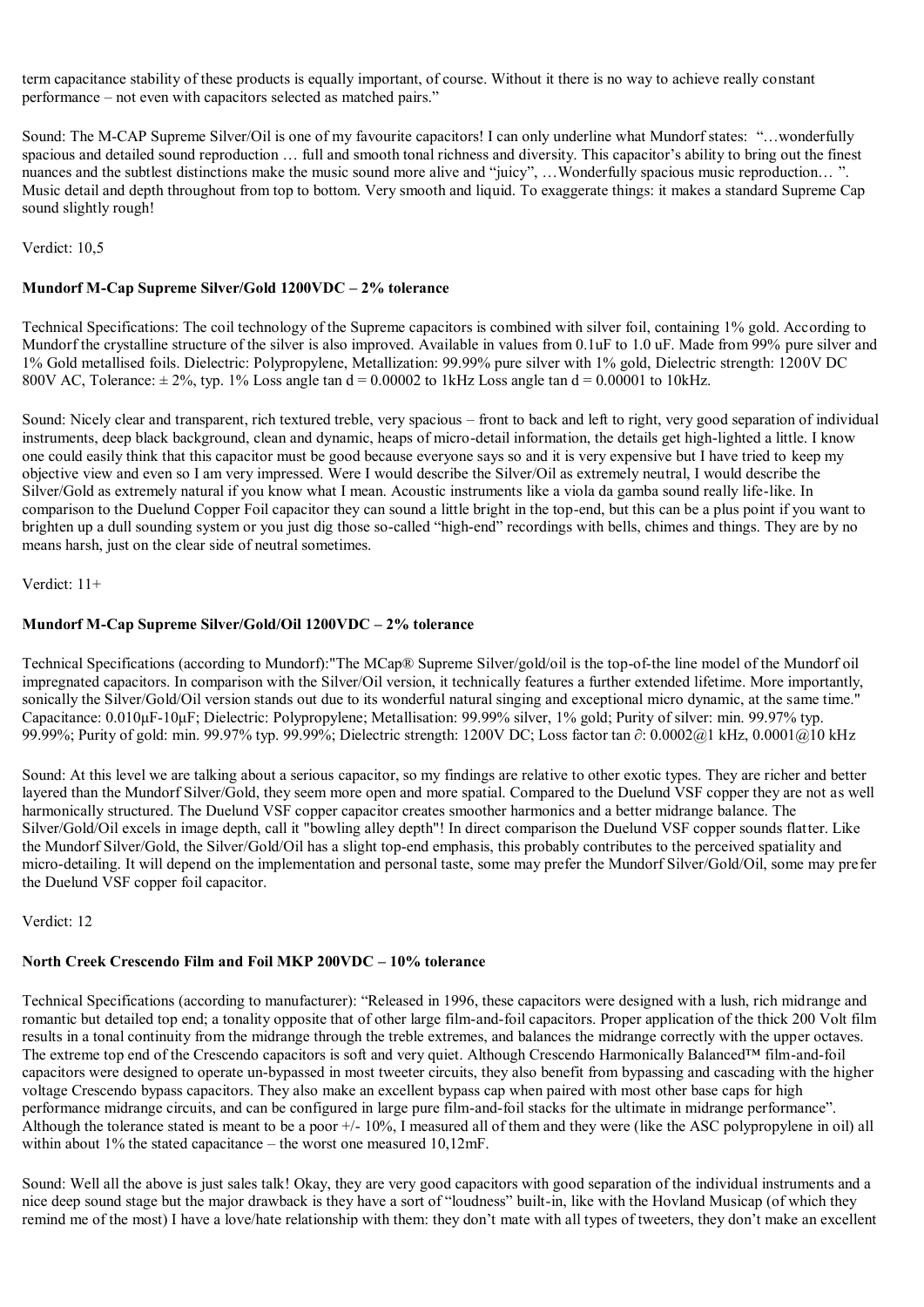match for most aluminium and titanium domes. I tried them in the new HATT-MkIII and felt like wanting to increase the L-pad function of the tweeter. If in series with a very nice soft-dome tweeter they seem to bring out more detail than usual from such a tweeter compared to when used with other caps. I had good results with the Seas Excel tweeter used in the Mezzo Proteus but other soft-domes should also benefit the same way. If the tweeter tends to be a little on the bright or clinic side they sound awful. But you do get more detail and a better sound stage compared to if you used an Audyn Cap or Le Clanché. Here's a good tip: Use them as a bypass cap only; they will clean up a cheap Intertechnik Audyn Cap nicely.

Verdict: 8

# **Obbligato aluminium-foil MKP 630VDC – 5% tolerance**

Technical Specifications: Chinese built, extra tight winding, no voids and thick-coated aluminium film imported from Germany. Very low inductance. Lead-outs are soldered copper, solid core.

Sound: Analogue is the word that keeps popping-up in my head when trying to describe these capacitors. They have a rich texture and produce and open and smooth image with realistic dynamics and good retrieval of ambient information. They have slightly less depth than a Clarity Cap DTAC but are also very detailed and never get harsh. They seem to have a sort of "detailed warmth" about them. Very nice especially when you look at their price!

Verdict: 10

# **Obbligato Film Oil MKP 630VDC – 5% tolerance**

Technical Specifications: Chinese built, extra tight winding, no voids and thick-coated aluminium film imported from Germany. Very low inductance. Lead-outs are soldered copper, solid core.

Sound: pleasant "analogue" approach to music with a nice clear, smooth presentation and good separation. Left to right imaging and front to back sound stage is realistic but not as open as the dry type Obbligato. Also the overall balance is a little more forward than the Obbligato aluminium foil type, especially fresh out of the box. So give them some time to burn-in.

Verdict: 9,5

# **SCR Châteauroux MKP-PB 400VDC – 2% tolerance**

Technical Specifications: Tinned solid-core lead-out version of the Solen Châteauroux Fast Cap PB-MKP-FC.

Sound: The Solen MKP-PB are a fraction better than the Intertechnik Audyn Cap QS (but what isn't) but are still rather flat and lack depth and transparency. Rather coarse compared to the cheaper range Clarity Caps like the PW and APW series but they do have a similar, reasonably neutral tonal balance. What they have going for them is their very low cost, to get more spatial information and better definition you would have to look at a slightly more expensive Mundorf RXF for example if you really want to improve things.

Verdict: 6+

# **Solen Châteauroux Fast Cap PB-MKP-FC 400VDC – 5% tolerance**

Technical Specifications (according to manufacturer): "Low dielectric absorption factor; High insulation resistance; High frequency and temperature stability; Good self healing characteristics of polypropylene dialectic; High Current Capacity; Excellent Over voltage and Pulse handling capability; Low self inductance; Low equivalent series resistance; Excellent stability; Flexible leads: Tinned pure copper multi-strand insulated sleeves; Superior high frequency characteristics; High Ionisation level; Dissipation factor @ 20o C: Less than .01 %; Dielectric absorption factor at 20o C: Less than .01%; Insulation resistance @ 20C: More than 100 K megohms/mfd; Temperature range: -25o C to+85o C; Dielectric: Polypropylene Film; Working Voltage: 400 VDC." Low priced cap, same quality as SCR and Angela branded capacitors, same sizes. Why? Because they are exactly the same!

Sound: The Solen Châteauroux Fast cap is a good step–up from MKT capacitors often found in standard quality factory built speakers. Like the standard Intertechnik Audyn Cap nothing wrong with them but also nothing exciting, but if I had to choose between the two I would still go for the Solen, they seem to have a fraction more "musicality" to them. Compared with electrolytics they have much more detail, smoothness and a wider stereo image. Compared to a Mundorf Supreme Cap they sound closed-in. Midrange is slightly forward compared to more neutral caps, they can be a little "nasal" sounding in some configurations. Due to this "character" they would make a good match with Focal tweeters for example. If you have a tight budget then this is a good choice!

Verdict: 6+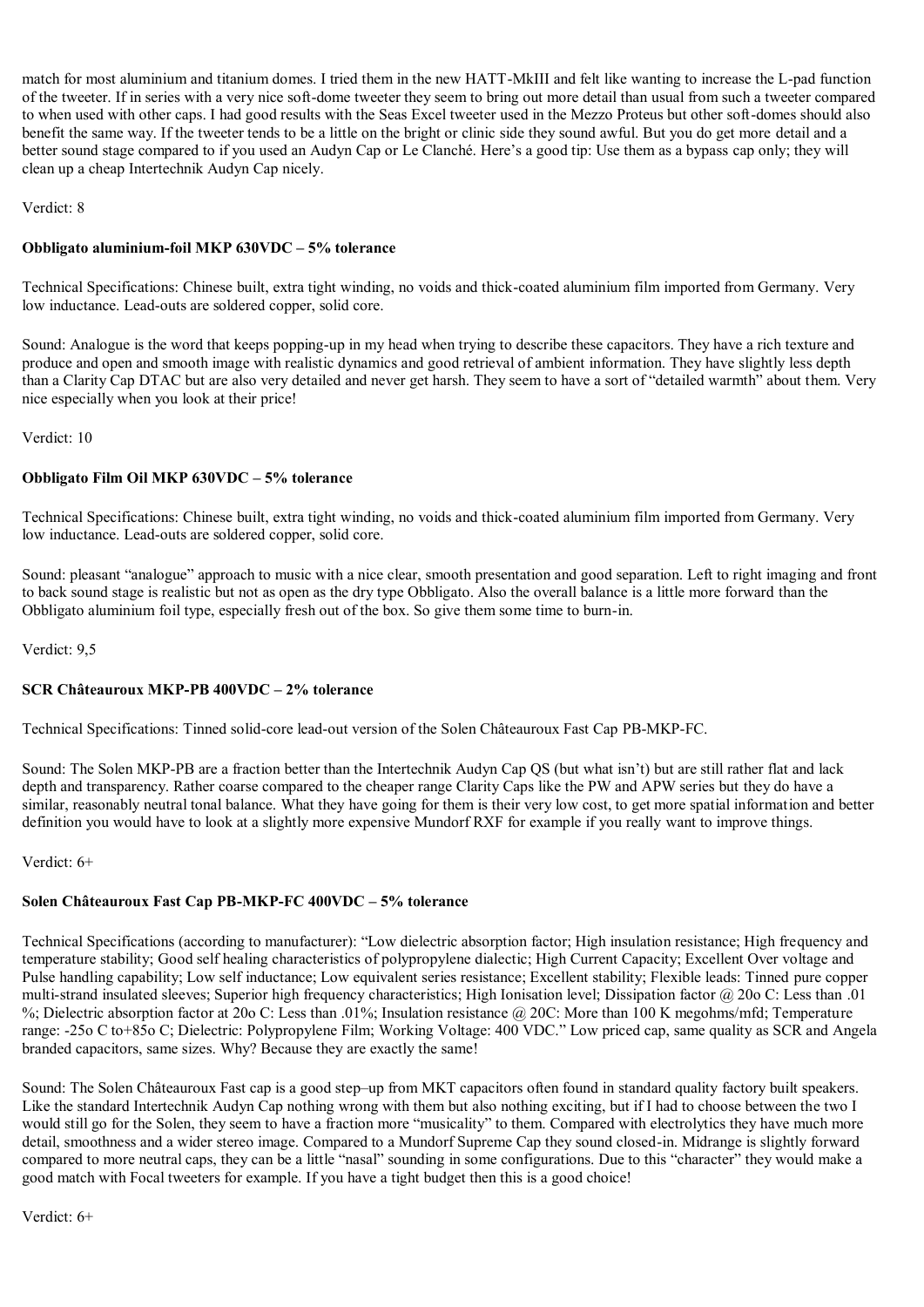#### **Sonic Craft Sonicap MKP 220VDC – 5% tolerance**

Technical Specifications (according to manufacturer): "The Sonicap is a revolutionary product! How is it revolutionary? It redefines the price-to-performance ratio for "audio capacitors". The Sonicap is the "entry level" of its design. However, the design is world class! The Sonicap will yield or exceed the performance found with the most prestigious of boutique caps, yet a price conducive to that of "entry level". The Sonicap is well balanced and true to the source. The word "neutral" is so loosely (and incorrectly) used that I prefer the term "balanced". While capacitors suffer from more noise (high distortion) than most audio components, the Sonicap exhibits very low noise and parasitics. The presentation is rich in harmonics, warm, without the slightest loss of detail retrieval! As a matter of fact, the microdynamics of the Sonicap is unmatched by anything close to its price range. All Sonicaps are tested at twice their rated voltage. The Sonicap meets or exceeds several Mil-specs. Dissipation Factor is typically better than 0.02% @ 1kHz. The Sonicap leads are tinned solid copper (high purity). Tolerances are typically better than 5%. Custom values and tighter tolerances are available. For the mods, which require a smooth presentation "unlike" that, produced by capacitors where dielectric breakdown ("self healing") is an acceptable (admirable) attribute. For the tweak who's system is well balanced and does not require "colouration band aids". For the hobbyist on a budget. Whether it is a power supply bypass, coupling, or speaker application, the Sonicap will be there!"

Sound: I can agree on the good price-to-performance ratio! You get a nice capacitor for a reasonable price – nearly 4 times the price of an Intertechnik Audyn Cap but still only half the price of an Audyn Cap Plus or Mundorf Supreme. Compared to a standard Mundorf M-Cap they are more transparent and clearer with lots more depth. Bypassing them with an MKP1837 (a good tweak for any capacitor) can create even more detail and separation! They reveal micro-information in a way that reminds me of a Hovland Musicap but without the Hovland loudness effect. I didn't find them to mix well with other caps – a 50/50 mix with a standard Mundorf M-Cap gave me the funny sensation of listening to two different cap's at the same time. I can advise them if you are looking for a "high-end" cap but are on a "tight" budget.

Verdict: 8,5

#### **Super PP capacitor (SPP) MKP 400VDC – 5% tolerance**

Technical Specifications (according to manufacturer): 5 layers Composite dielectric, Super low DF.

Sound: First of all they need a much longer burn-in time than most capacitors, in the beginning they are rather aggressive. After burn-in I still find the top-end over-etched which gives it a slightly artificial treble. They are well detailed but I find the midrange a little under exposed, maybe they would work well in a dull sounding speaker. Spatiality is good, probably due to the highlighted top-end but only average separation. I find them similar in character to the Evox Rifa PHE-450. They also benefit a lot from a paper-in-oil bypass capacitor. For their low price they perform well.

Verdict: 7,5

#### **TRT Wonder DynamiCap MKP 210VDC – 5% tolerance**

Technical Specifications: "DynamiCap includes special rugged wrap and a construction with metal end caps, and individually hand soldered 19 gauge silver clad copper wonder wire leads. DynamiCap boasts a virtual infinity of parallel paths through the plates, from input to output. More importantly these parallel paths are virtually the same length as one another, so all parts of the input signal arrive simultaneously at the output terminal." Physically they are very lightweight compared to other brands of similar size.

Sound: Their name does describe them a bit: they have a wide dynamic range and sound "fast" and "quiet" - dynamics are nice and snappy, but at the same time they are not very subtle or delicate, they seem to grab attention and run away with it. Now I do find dynamics to be one of the most important factors in the aim to reproduce recorded music in a lifelike manner, but the DynamiCaps seem to lack coherency and make the music nervous and therefore fatiguing – not relaxing at all. At first they are impressive but soon they become distracting and get you listening to things like transparency, transients and detail instead of listening to the music! Use them if you want to spice things up a bit, some might call them revealing, I find them grainy. Also imaging is a little compromised, compared to a Clarity Cap PX they sound a little on the flat side, a Clarity Cap PX has more space and depth. They do form a nice upgrade from standard quality MKP's and work better as a midrange capacitor than a capacitor in the signal-path of the tweeter, but considering their price, there are many alternatives out there with a more neutral approach to music.

Verdict: 7,5

# **Vishay MKT1822 MKT 63VDC – 1% tolerance**

Technical Specifications: Metallized polyester film with vacuum deposited aluminium. Main applications: blocking, bypassing, filtering, timing, coupling and decoupling circuits, interference suppression in low voltage applications.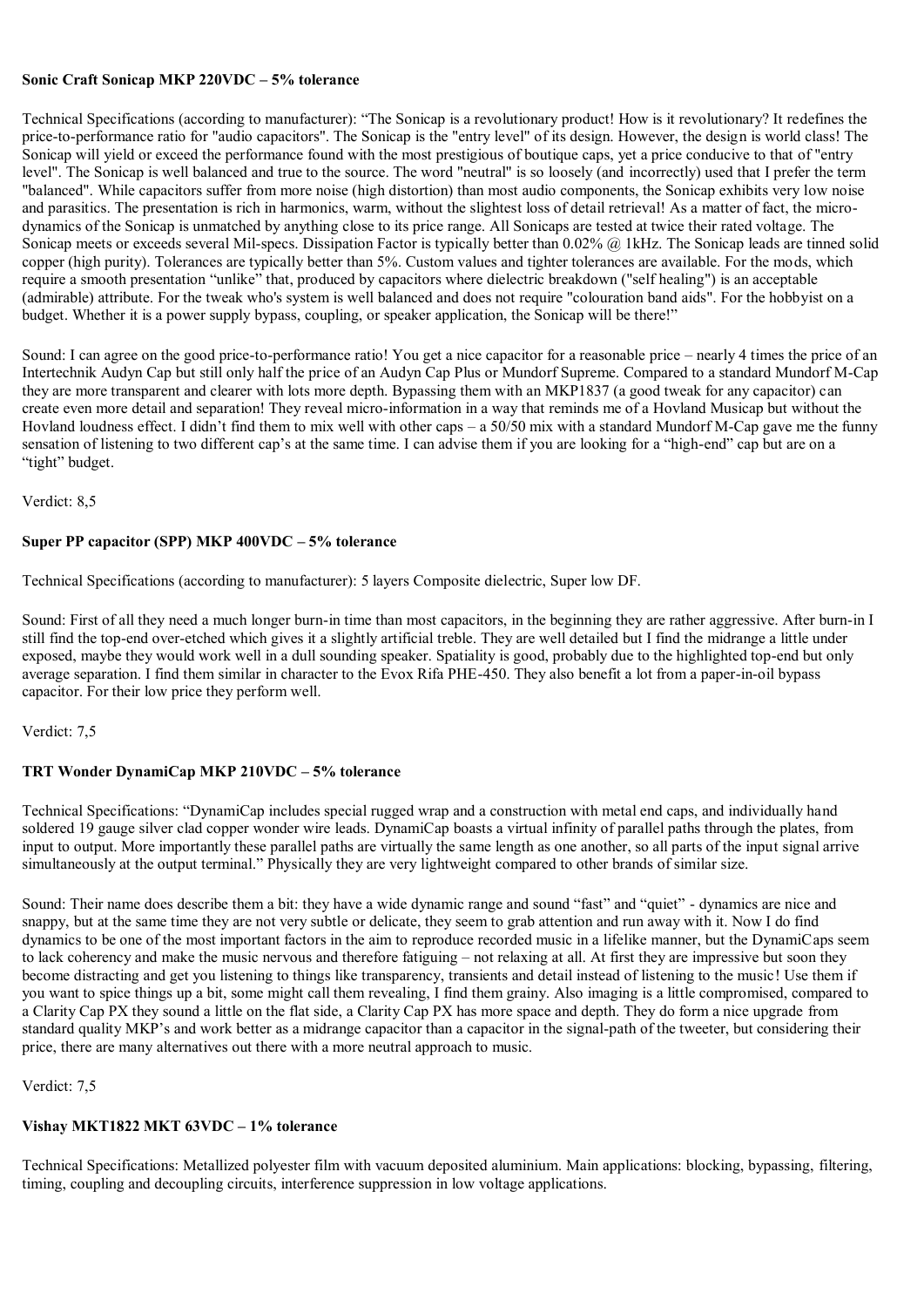Sound: Well balanced, overall coherent sounding capacitor. It doesn't have as much depth as the more "high-end" type capacitors and micro-detailing is limited but somehow it did stay in the back of my head as "nice". You can boost the overall presentation a lot by adding 0,01uF's worth of MKP1837 parallel. So if you are looking for a cost effective and very compact alternative to MKP capacitors like the Solen Fast Cap, look no further!

# Verdict: 6

# **Vishay MKP1837 (a.k.a. ERO MKP1830) 0,01uF MKP 100VDC – 1% tolerance**

Technical Specifications: Metallised polypropylene, radial capacitor, designed for LC/RC filter circuits, coupling and de-coupling at high frequencies.

Sound: I was tipped by Klaus Witte of Germany to try this capacitor as a bypass cap for the Mundorf M-CAP SUPREME. I tried them as a bypass for the tweeter series caps in my Progress speaker and I must say I am very impressed! To get straight to the point they don't change a Supreme into a Supreme Silver-Oil but they really do clear things up. I must admit I was sceptical at first as the value is only 10nF (0,01uF) - and the caps in the Progress are 12,6uF. The difference is most noticeable with classical music but also good quality recordings of jazz and fusion benefit: No change in sound stage width or depth but there is more "concert hall acoustics" that let you get into the recording more. Not as liquid as silver/oil but they take away the "grainy" edge from the Supreme's. A gain in clarity and transparency making instruments better separable from each other, the violins in an orchestra are a group of individual violins instead of one mass. Jazz drum brushes sound more like a brush than a "shush".

Verdict: Can't live without them! – Use them as bypass cap with any capacitor, they cost practically nothing!

# **Vishay Sprague 730P MKP 250VDC – 10% tolerance**

Technical Specifications: "High Frequency, wrap-and-Fill, metallized polypropylene; excellent AC performance; low power dissipation; low dielectric absorption; close tolerance; high stability"

Sound: They remind me a bit of a Hovland Musicap or Dynamicap: they have a wide dynamic range and sound "fast" and "quiet" dynamics are nice and snappy, but at the same time they are not very subtle or delicate. At first they are impressive but soon they become distracting and get you listening to things like transparency, transients and detail instead of listening to the music if you know what I mean. Use them if you want to spice things up a bit. Imaging is quite good and they do form a nice upgrade from standard quality MKP's but work better as a midrange capacitor than a capacitor in the signal-path of the tweeter.

Verdict: 8

#### **WIMA MKP 4 100VDC – 10% tolerance**

Technical Specifications: "Metallized polypropylene capacitor; high volume/capacitance ratio; self-healing; very low dissipation factor; negative capacitance change versus temperature; very low dielectric absorption; for high frequency applications e.g. sample and hold, timing, oscillating circuits, high frequency coupling and decoupling."

Sound: Similar in character to its larger brother the WIMA MKP 10 but less clear and with a smaller sound-stage. Reasonably neutral and never harsh. Compared to a Clarity Cap APW you get a more open presentation with better separation. Nice compact build designed for use on PCB's so that can be a reason why one may prefer it above an Axon True Cap for example.

Verdict: 7-

#### **WIMA MKP 10 100VDC – 10% tolerance**

Technical Specifications: "Pulse capacitor. The construction principle of the series WIMA MKP 10 consists of a non-metallized dielectric film and an carrier film metallized on both sides acting as electrode. Thanks to the metallization on both sides, the electrical conductivity is considerably improved and the contact surface between the electrodes and the schoopage layer is doubled. This results in better contact and allows for high current and pulse loading capability. The properties of metallized capacitors such as excellent self-healing and high volume capacitance remain unchanged."

Sound: With the WIMA MKP 10 you get a neutral, smooth and well balanced capacitor. For this price range the amount of transparency is quite reasonable and overall the MKP 10 is pleasant to listen to. Compared to the similar shaped and sized Mundorf RXF the presentation is more forward and a fraction less clear. But never the less it has good overall sound qualities. Don't forget to give it some time to burn-in. Fresh out of the box they sound "restricted" and dynamics are limited. After several weeks of use the open-up.